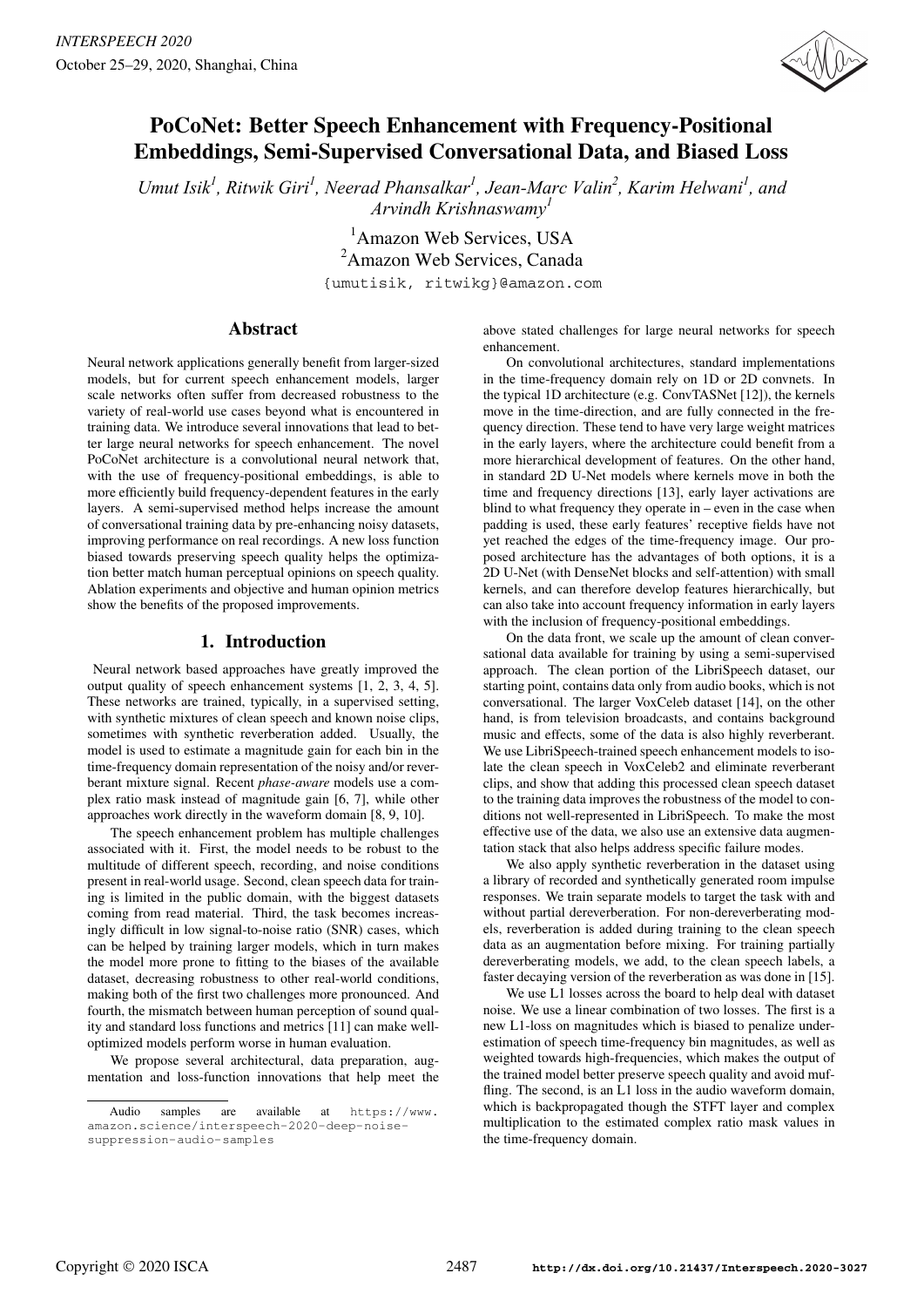To measure the performance of our model, we rely on Mean Opinion Score (MOS) subjective testing crowd-sourced on Amazon Mechanical Turk, using model outputs on the Deep Noise Suppression (DNS) challenge [16] pre-competition test set, as well as on standard numerical metrics on the synthetic portion of the same test set. An ablation study shows the added improvement to human MOS and numerical metrics from each proposed component discussed above.

### 2. Method

Let s be the clean speech audio signal and  $x = s * h + n$  be the same signal with added noise *n* and reverberated version  $s * h$ , which is convolved with a room impulse response  $h$ , and let  $y$ be the denoised and/or dereverberated target signal. The neural model  $N$  takes as input the STFT of the reverberant and noisy example  $s * h + n$  and estimates the complex ratio mask that would give the target signal estimate as:

$$
\widehat{y} = \text{ISTFT}(\mathcal{N}(\text{STFT}(x)) \cdot STFT(x)).
$$

# 2.1. Architecture

For the neural model  $N$ , we start with a fully-convolutional 2D U-Net architecture with self-attention layers and 4-layer DenseNet blocks at each level, similar to [17]. We take the convolutions to be causal in the time direction, but not in the frequency direction, meaning that padding is applied symmetrically in the frequency direction as is usual in 2D convnets, but applied asymmetrically in the time direction in the sense that it is only used at the edge of each layer corresponding to the early part in time. This helps preserve the output quality at the lateportion of the output which is used in low-latency application as padding tends to hurt quality near edges and borders. Note that look-ahead is provided by the average-pooling layers, which are used instead of max-pooling. Figure 1 shows the overall architecture, while Figure 2 shows details of the DenseNet and attention blocks.

The self-attention blocks we use are the same as the ones used in [18, 19] with the exception that the mechanism aggregates information only in the time direction to increase efficiency during training and inference.

#### *2.1.1. Frequency-Positional Embeddings*

For early convolutional layers to be able to do frequency-aware processing, we concatenate a vector of positional embeddings to each time-frequency bin at the input layer of the model. The frequency-positional embedding vector for time-frequency bin centered at  $(t, f)$  depends only on f and is defined as:

$$
\rho(t, f) = (\cos(\pi \frac{f}{F}), \cos(2\pi \frac{f}{F}), \dots, \cos(2^{k-1}\pi \frac{f}{F})),
$$

where F is the frequency bandwidth and  $k = 10$ .

### 2.2. Datasets

For the clean signal s, we combine data from two sources. First, we take two subsets of the publicly available LibriVox dataset, totaling approximately 600 hours of speech data: the LibriSpeech-clean<sup>1</sup>, [20], as well as the subset of the LibriVox dataset filtered based on Mean Opinion Scores to form the DNS

Challenge dataset [21]. The second source is VoxCeleb2 from which we use approximately 800 hours of data.

#### *2.2.1. Semi-Supervised Learning with the VoxCeleb2 Dataset*

To be able to use this large and varied dataset, we first train two models on the LibriSpeech dataset described above. The first model is a speech enhancement model that also does full dereverberation that is trained to estimate the reverb-only portion  $h * s - s$ , along with the clean signal s and noise n. This model uses the same architecture as our proposed network, but we use fewer filters, and early stopping to avoid overfitting. We use this model to estimate the direct-to-reverberant ratio (DRR) of each clip in VoxCeleb2 and filter out clips with DRR less than 30 dB. While this model is better at estimating DRR compared to more traditional methods, its clean signal estimates contain artifacts and are not suitable for training. Instead, we use a second model with the same architecture, trained to estimate  $h * s$  and n only. We use this denoise-only model to filter out all clips with signal-to-noise ratio (SNR) less than 10 dB, and use its clean speech estimates as training data for subsequent experiments.

#### *2.2.2. Noise data and over-sampling nonstationary noise*

For noise data, we filter the AudioSet dataset, selecting clips with tags from the AudioSet ontology that are sounds that a speech enhancement system would be expected to remove, while excluding any clips with tags related to sounds that humans make.

We found that, even though most AudioSet tags correspond to non-stationary noise categories, a random 1-second chunk we use in training will more often than not have no non-stationary noise. We compute, for each chunk, the energy levels in 50 ms windows, and upsample, during training, chunks that have a standard-deviation of windowed energy of at least 3 dB. This increase the prevalence of non-stationary noise during training.

### 2.3. Augmentations

We use the following augmentation stack. Unless specified otherwise, distributions are uniform in the given number ranges.

- EQ. Random high and low-shelf EQ filters. With center frequency chosen uniformly in logarithmic domain between 40 and 8000 Hz, gain between  $\pm 10$  dB. Two random EQ bell-curves per datapoint, symmetric in log domain, with Q-value between 0.5 and 1.5; frequency chosen from the same interval as shelf EQ. Randomized and applied to both speech and noise separately.
- Pitch shifts. Random resampling with  $\pm 10\%$  of the original sample rate.
- Clipping. Random clipping between 0.5 and 1 of the peak value of the signal, applied 10% of the time.
- Empty buffer simulation. Random deletion of the first 0.5 to 1 of the input signal to simulate partially filled buffer in low-latency evaluation.
- Level and Silence. We skip datapoints with foreground RMS less than -38 dBFS (dB relative to full-scale of 1.0) and normalize each signal to have RMS value of -20 dBFS. We then apply a random volume down between -30 and 0 dB to the background, normalize the mix to -20 dBFS RMS, then apply a random amplification between -25 to 5 dB to everything. We additionally use silence as the foreground 3% of the time.

<sup>1&#</sup>x27;clean' clips in LibriSpeech were selected based on WER in ASR experiments, not directly by audio quality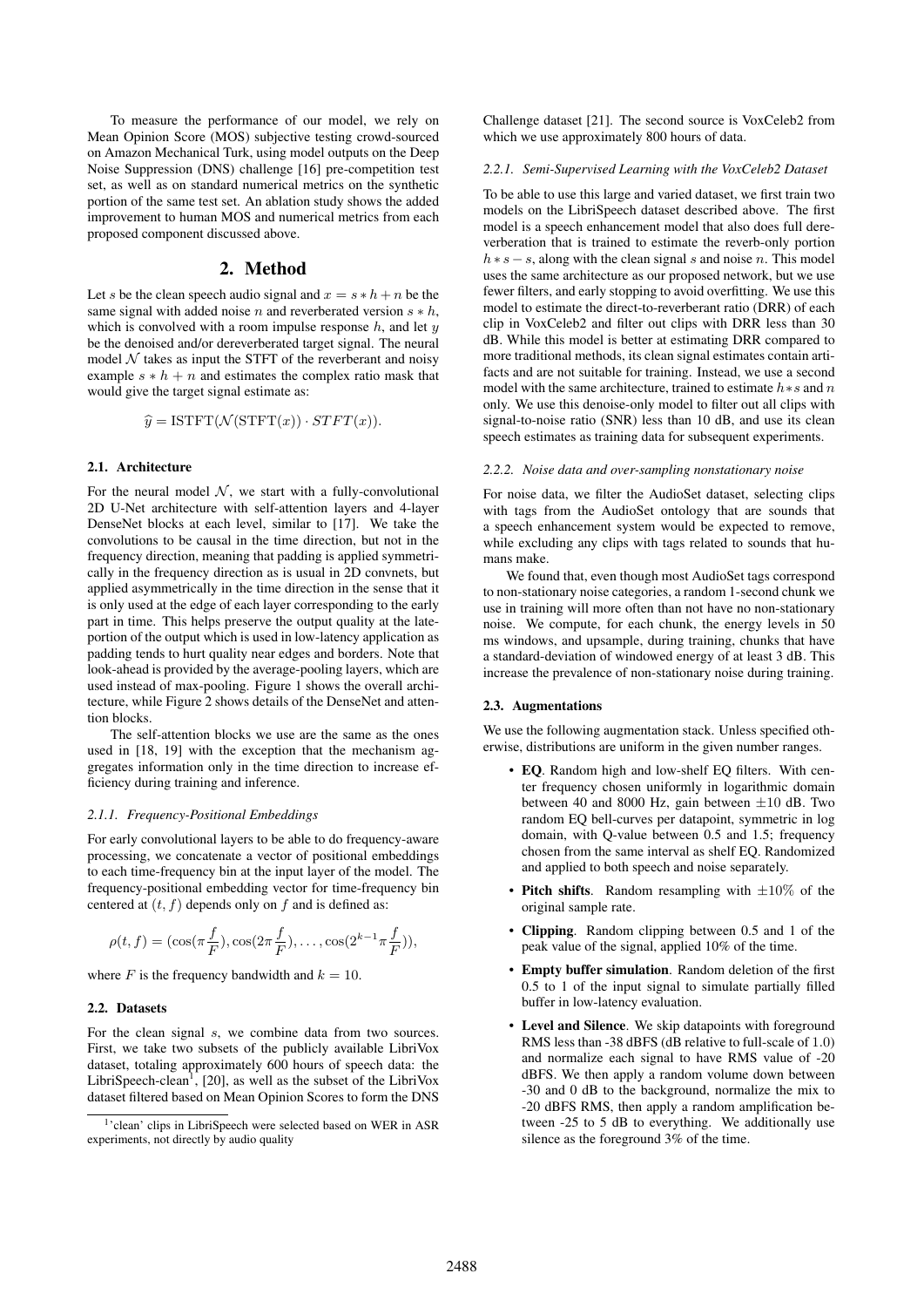

Figure 1: *Top two levels of the U-Net architecture shown with frequency-positional embeddings and STFT real and imaginary parts inputs; and real and imaginary parts of complex ratio mask outputs. We use a 6-level U-Net architecture.*



Figure 2: *Details of the DenseNet and attention block. Straight arrows are convolutions with batch normalization and ReLU non-linearity, curved arrows are concatenations.*

- Band-limiting. To make the model robust to cases where the input signal is band-limited, we apply a low pass filter at a frequency between 4 and 7 kHz, 2.5% of the time to background only, 2.5% of the time to foreground, and 5% of the time to both.
- Reverberation. Used both as an augmentation and for datapoint creation as described below.

#### *2.3.1. Reverberation*

When adding reverberation, we first identify, in each Room Impulse Response (RIR), the portion corresponding to the direct path, i.e. the 'first tap', and scale and shift the RIR so that the first tap is at  $t = 0$  and it has height 1. So we have  $x = s * (h_0 + h_{>0}) + n$  where  $h_0$  is a single tap at time zero. We then apply a gain to all taps except the first tap by a value between -25 and 0 dB. Also, 60% of the time, we add reverberation via the same impulse response to the noise signal as well, except that there is a separate downward scaling of the non-first tap. Hence, the model input becomes

$$
x = s * (h_0 + \alpha h_{>0}) + (n * (h_0 + \beta h_{>0})).
$$

We use both real-recorded and synthetic room impulse responses (RIRs). For real impulse responses, we use the Aachen Impulse Response dataset [22] consisting of of 214 RIR recordings. For synthetic RIRs, we generate a library of 10,000 RIRs, using the image method [23], with random rectangular rooms with sizes from 2 to 10 meters with random reflection coefficients between 0.5 and 1.5.

We restrict to using impulse responses with  $RT_{60} < 0.8$  s. We further augment all impulse responses with random resampling, which simulates changing room sizes with the same materials, and random exponential decays, which approximate changing uniform absorption levels of the room material.

### *2.3.2. Partial or No Dereverberation*

We experiment with no-dereverberation models, where, during training, reverberation is used simply as an augmentation, and the foreground speech label is  $y = s * h$ ; and with partialdereverberation, where the label's room impulse response has the first 20ms unaltered, and then made to decay quickly, to make  $RT_{60}$  < 0.2 s, by multiplying with an exponential decay function.

#### 2.4. Loss functions

We train the neural model by optimizing, for each target  $y$ , the loss function

$$
\mathcal{L}(y,\widehat{y}) = \lambda_{\text{audio}}\mathcal{L}_{\text{audio}}(y,\widehat{y}) + \lambda_{\text{spectral}}\mathcal{L}_{\text{spectral}}(Y,\widehat{Y}),
$$

where the audio loss is the L1 loss,

$$
\mathcal{L}_{\text{audio}}(y,\widehat{y}) = |y - \widehat{y}|.
$$

For the spectral loss function  $\mathcal{L}_{\text{spectral}}$ , let  $Y_{t,f} = |\text{STFT}(y)_{t,f}|$ and  $Y_{t,f} = |\text{STFT}(\hat{y})_{t,f}|$ , be the STFT bin magnitudes; we set

$$
\mathcal{L}_{\text{spectral}} = \sum_{t,f} \mathbf{w}(f) \left( \lambda_{\text{over}} \mathbb{1}_{\widehat{Y} \ge Y, t,f} + \lambda_{\text{under}} \mathbb{1}_{\widehat{Y} < Y, t,f} \right) |Y_{t,f} - \widehat{Y}_{t,f}|.
$$

*t, f*<br>Here, w is a frequency-weighting function, and  $\mathbb{1}_{\hat{Y} \geq Y, t, f}$  is the characteristic function with value 1 if  $Y_{t,f} \geq Y_{t,f}$  and value 0 otherwise. The variables  $\lambda_{\text{over}}$  and  $\lambda_{\text{under}}$  bias the model for overestimation or underestimation of the speech magnitude.

#### 2.5. Inference-Time



Figure 3: *The Inference-time mechanism. The convnet is evaluated always on the last second of the input buffer.*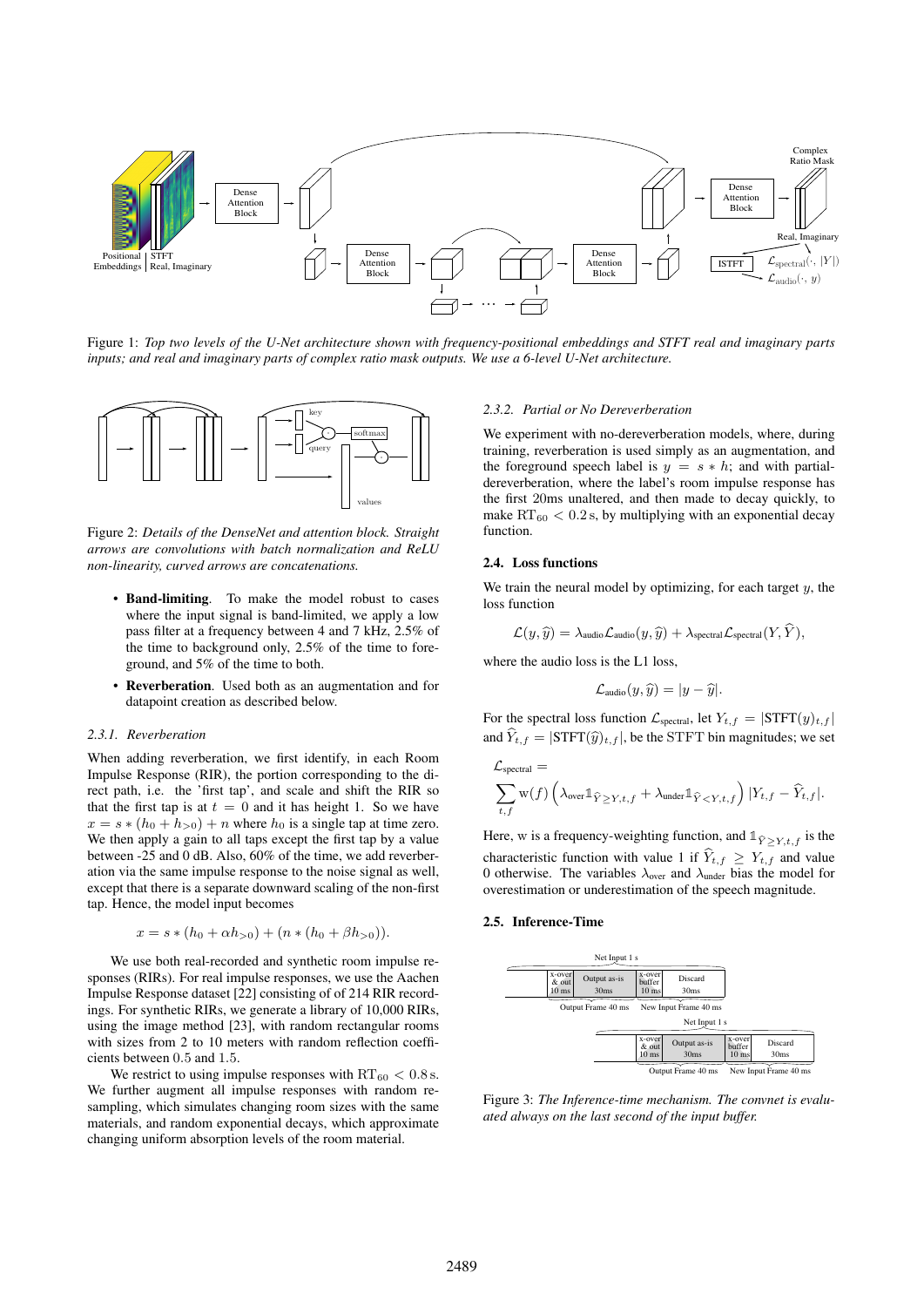Table 1: *Mean Opinion Score evaluation of different Algorithms over the DNS Challenge non-blind test sets.*

|                               | Full       | Synthetic no Reverb | Synthetic with Reverb | Real Recordings |
|-------------------------------|------------|---------------------|-----------------------|-----------------|
| Proposed                      | 3.833      | 4.160               | 3.613                 | 3.779           |
| without dereverberation       | 3.807      | 4.128               | 3.497                 | 3.802           |
| without positional embeddings | 3.789      | 4.092               | 3.548                 | 3.758           |
| without background reverbs    | 3.768      | 4.119               | 3.573                 | 3.690           |
| without biased loss           | 3.766      | 4.094               | 3.519                 | 3.726           |
| without semi-supervised data  | 3.755      | 4.131               | 3.620                 | 3.634           |
| without reverb augmentations  | 3.467      | 4.133               | 2.358                 | 3.688           |
| RNNoise [24]                  | 3.464      | 3.660               | 3.162                 | 3.517           |
| DNS Challenge Baseline [21]   | 3.439      | 3.703               | 3.120                 | 3.466           |
| <b>Noisy</b>                  | 3.432      | 3.568               | 3.183                 | 3.489           |
| 95% confidence interval       | $\pm 0.04$ | $\pm 0.06$          | $\pm 0.08$            | $\pm 0.05$      |

Table 2: *Objective evaluation of different Algorithms over the DNS Challenge synthetic non-blind test sets. Note that the Synthetic with Reverb test reference clean labels contain reverberation, results the model that is trained to keep all reverberation has the best performance on this set.*

|                                 | Synthetic without Reverb |             |       | Synthetic with Reverb |             |             |             |       |
|---------------------------------|--------------------------|-------------|-------|-----------------------|-------------|-------------|-------------|-------|
| Methods                         | <b>PESO</b>              | <b>CBAK</b> | COVL  | <b>CSIG</b>           | <b>PESO</b> | <b>CSIG</b> | <b>CBAK</b> | COVL  |
| RNNoise [24]                    | 1.973                    | 3.463       | 2.789 | 2.692                 | 1.777       | 3.407       | 2.709       | 2.569 |
| DNS Challenge Baseline [21]     | 1.811                    | 2.003       | 2.235 | 2.781                 | 1.515       | 1.937       | 1.949       | 2.515 |
| <b>Noisy</b>                    | 1.582                    | 2.533       | 2.350 | 3.186                 | 1.821       | 2.801       | 2.635       | 3.499 |
| <b>Proposed</b>                 | 2.745                    | 3.040       | 3.422 | 4.080                 | 1.609       | 2.303       | 2.223       | 2.906 |
| without reverb augmentation     | 2.748                    | 3.043       | 3.366 | 3.965                 | 1.293       | 1.935       | 1.582       | 2.017 |
| without semi-supervised data    | 2.722                    | 3.022       | 3.343 | 3.94                  | 1.612       | 2.302       | 2.214       | 2.887 |
| without positional embeddings   | 2.721                    | 3.012       | 3.358 | 3.982                 | 1.638       | 2.312       | 2.188       | 2.807 |
| without partial dereverberation | 2.707                    | 3.015       | 3.286 | 3.851                 | 2.832       | 3.209       | 3.349       | 3.834 |
| without background reverbs      | 2.667                    | 2.997       | 3.296 | 3.909                 | 1.613       | 2.301       | 2.223       | 2.906 |
| without biased loss             | 2.457                    | 2.904       | 3.106 | 3.749                 | 1.545       | 2.258       | 2.070       | 2.671 |

For low-latency evaluation, we use 40 ms-sized input frames (i.e. 640 samples at 16kHz) with one-frame look-ahead. For each input chunk of samples, we run the model on the last 16384 samples in the input buffer. We use cross-over to eliminate artifacts from the frames. Figure 3 illustrates the evaluation mechanism for two input chunks. Inference takes 0.65 seconds per second of audio on a V100 GPU.

### 3. Experiments and Results

For each model, we use 6 down-blocks in the U-Net with the number of per-layer filters in each being 32, 64, 128, 256, 256, 256, and up-blocks symmetric to the down-blocks. There are a total of ∼50M parameters. We multiply the foreground and background losses with weighting coefficients  $\lambda_{fg} = 2.0$ , and  $\lambda_{bg}$  = 0.4 for the foreground and background estimation respectively. We take  $\lambda_{\text{audio}} = 1$ , and  $\lambda_{\text{spectral}} = 1.5$ , with (only for the foreground signal)  $\lambda_{\text{over}} = 2.6$  and  $\lambda_{\text{under}} = 13.3$ . We have not used any hyper-parameter tuning techniques, with most parameters, especially those used for augmentations, set as sensible defaults and unmodified.

We train each model for 700,000 iterations with total minibatch size of 112, using the ADAM optimizer, with learning rate of 1e-4, halved every 100,000 iterations. Training each model takes about 4 days on 8 V100 GPUs. Our implementation uses the MXNet [25] framework.

# 3.1. Evaluation: Subjective and Objective Metrics

For human opinion tests, we use the methodology of ITU-T P.808 *Subjective Evaluation of Speech Quality with a Crowdsourcing Approach* [26], on Amazon Mechanical Turk.The MOS scores are based on 10 listenings each of the model's outputs on the 600 real and synthetic inputs on the INTERSPEECH 2020 DNS Challenge test set [16], which covers varied cases.

For objective metrics, we evaluate wide-band Perceptual Evaluation of Speech Quality (PESQ) – ITU-T P.862.2 – [27], and the composite CSIG, CBAK, and COVL scores proposed in [28] on the 300 synthetic examples in the same test set.

### 3.2. Results

Tables 1 and 2 show, respectively, objective and subjective metric evaluation results. Note that, removing the semi-supervised conversational data has a strong effect on performance on real recordings which tend to have more varied speech styles.

The proposed model took 1st place in the 2020 Deep Noise Suppression Challenge's Non-Real-Time Track [16].

Table 3: *Mean Opinion Score evaluation provided by the DNS Challenge based on the blind test set. Full results are available in [16] (team #9).*

|                 | Full | Synthetic<br>without Reverb | Synthetic<br>with Reverb | Real<br>Recs |
|-----------------|------|-----------------------------|--------------------------|--------------|
| <b>Noisy</b>    | 2.95 | 3.13                        | 2.64                     | 2.83         |
| <b>Proposed</b> | 3.52 | 4.07                        | 3.19                     | 3.40         |

# 4. Conclusion

We described new techniques that result in improvements to speech enhancement with large neural networks. The resulting PoCoNet speech enhancer is a large U-Net with DenseNet and self-attention blocks with frequency-positional embeddings, and is trained with a semi-supervised technique partly on conversational data, with an extensive augmentation stack including reverberation, and with a loss function that is biased to preserve speech. Evaluation results show the quality improvement on the overall system due to each component and demonstrate the effectiveness of the introduced techniques for training large neural speech enhancers.